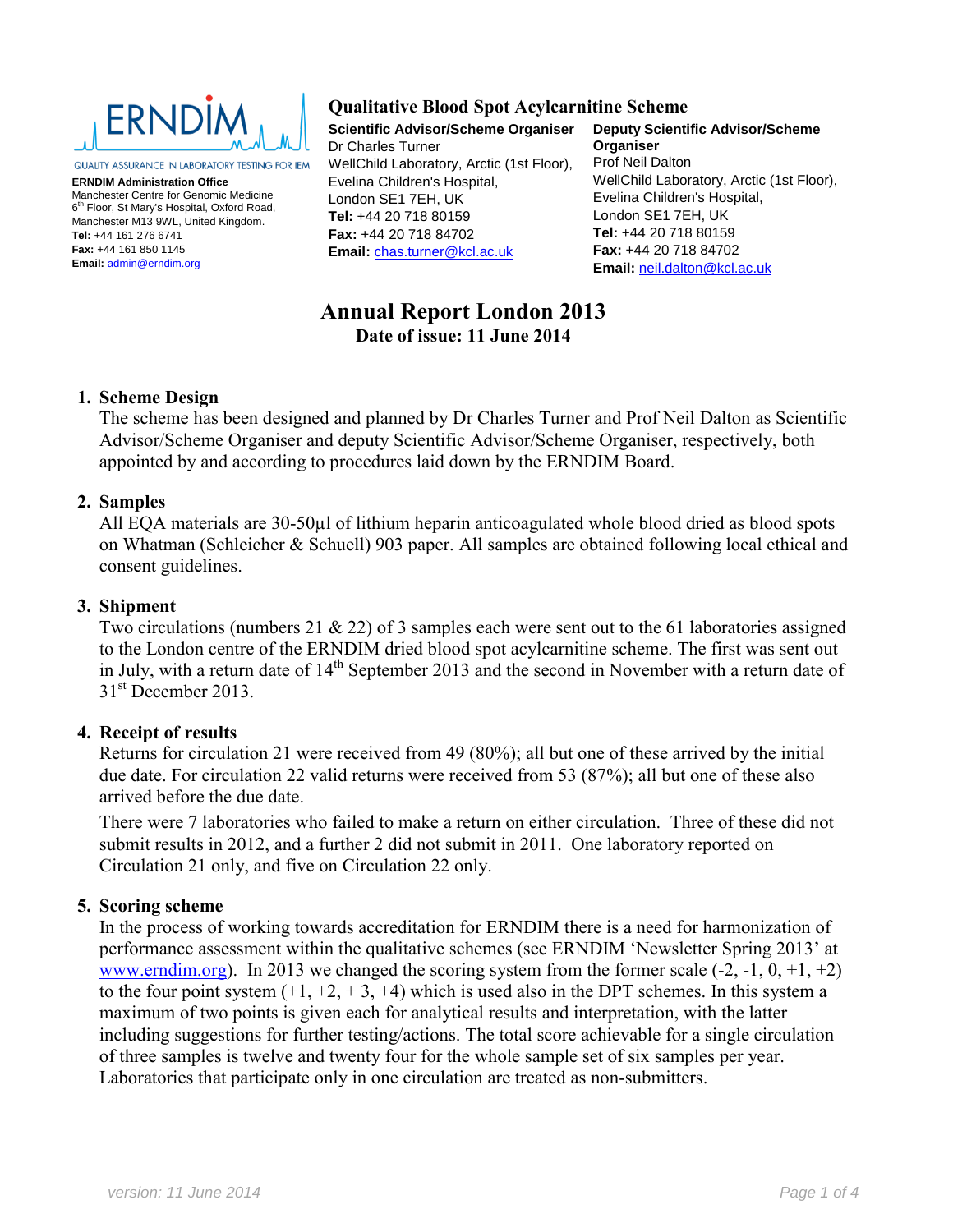

For the 2014 scheme onwards another criterion for satisfactory performance will be the absence of any "critical error" which is defined as an error resulting from seriously misleading analytical findings and /or interpretations with serious clinical consequences for the patient.

# **6. Results of samples and evaluation of reporting**

All submitted results are treated as confidential information and are only shared with ERNDIM approved persons for the purposes of evaluation and reporting.

Participants were asked to respond via email using a supplied report template, and to send a scan and/or table of quantitative results if possible. All laboratories responded by email.

All laboratories provided a suggested/differential diagnosis. Most suggested some form of appropriate follow-up testing to confirm a putative diagnosis. A summary of the samples sent and the number of respondents detecting the key acylcarnitine and/or suggesting the definitive diagnosis as part of their differential diagnosis is given in the table below.

| <b>Sample</b>   | <b>Enzyme/transporter defect</b>                                         | <b>Diagnostic Acylcarnitine</b>                   | <b>Respondents</b>                     |
|-----------------|--------------------------------------------------------------------------|---------------------------------------------------|----------------------------------------|
| 21a             | Multiple acyl CoA<br>dehydrogenase deficiency<br>(MADD, MIM 231680)      | C8, C10, C12, C8/C10<br>ratio                     | 48/49 ^C8<br>23/49 MADD                |
| 21 <sub>b</sub> | Carnitine palmitoyl transferase 2<br>(CPT II MIM 255110)                 | Low C2, Raised Ratios<br>e.g.<br>$(C16+C18:1)/C2$ | 18/49                                  |
| 21c             | Methylmalonyl CoA mutase<br>deficiency (MMA MIM251000)                   | C3, CADC                                          | 49/49                                  |
| 22a             | Holocarboxylase Synthase<br>deficiency (HLCS MIM 253270)                 | C5OH, C3                                          | 53/53 ^C5OH<br>36/53 HLCS              |
| 22 <sub>b</sub> | Medium chain acyl CoA<br>dehydrogenase deficiency<br>(MCADD, MIM 201450) | C8, C6, C10:1                                     | 46/53                                  |
| 22c             | Vitamin B12 responsive<br>methylmalonic acidaemia CblA<br>(MIM 251100)   | C3, CADC                                          | 40/53 $\textdegree$ C3<br>36/53 MMA/PA |

The profiles from patients with MCADD (22b) and Methylmalonyl CoA mutase deficiency (21c) were very characteristic of the disorders and were correctly characterized by almost all laboratories despite the fact that the MMA (21c) showed elevations of some other acylcarnitines (C5OH, C5DC, C5:1) due to renal failure. Most laboratories correctly identified the elevated C8 carnitine in the spot from the patient with MADD (21a) however many laboratories suggested this could be MCADD despite the low C8/C10 and C10:1/C10 ratios.

The sample from the patient with MMA/CblA provided difficulties for a few laboratories due to the high free carnitine concentration, secondary to supplementation not referred to in the clinical details given, which was clearly distracting for a minority of respondents. Likewise, biotin treatment and clinical details which could be interpreted as indicating a benign condition, made interpretation of the raised C5OH in the holocarboxylase synthase deficiency patient (22a) problematic.

Sample 21b proved particularly difficult to interpret, despite being not atypical of the underlying disorder, carnitine palmitoyl transferase II deficiency (CPT II). The clinical details given should have aroused suspicion, as muscle pain and raised CK are frequently seen in the late onset form of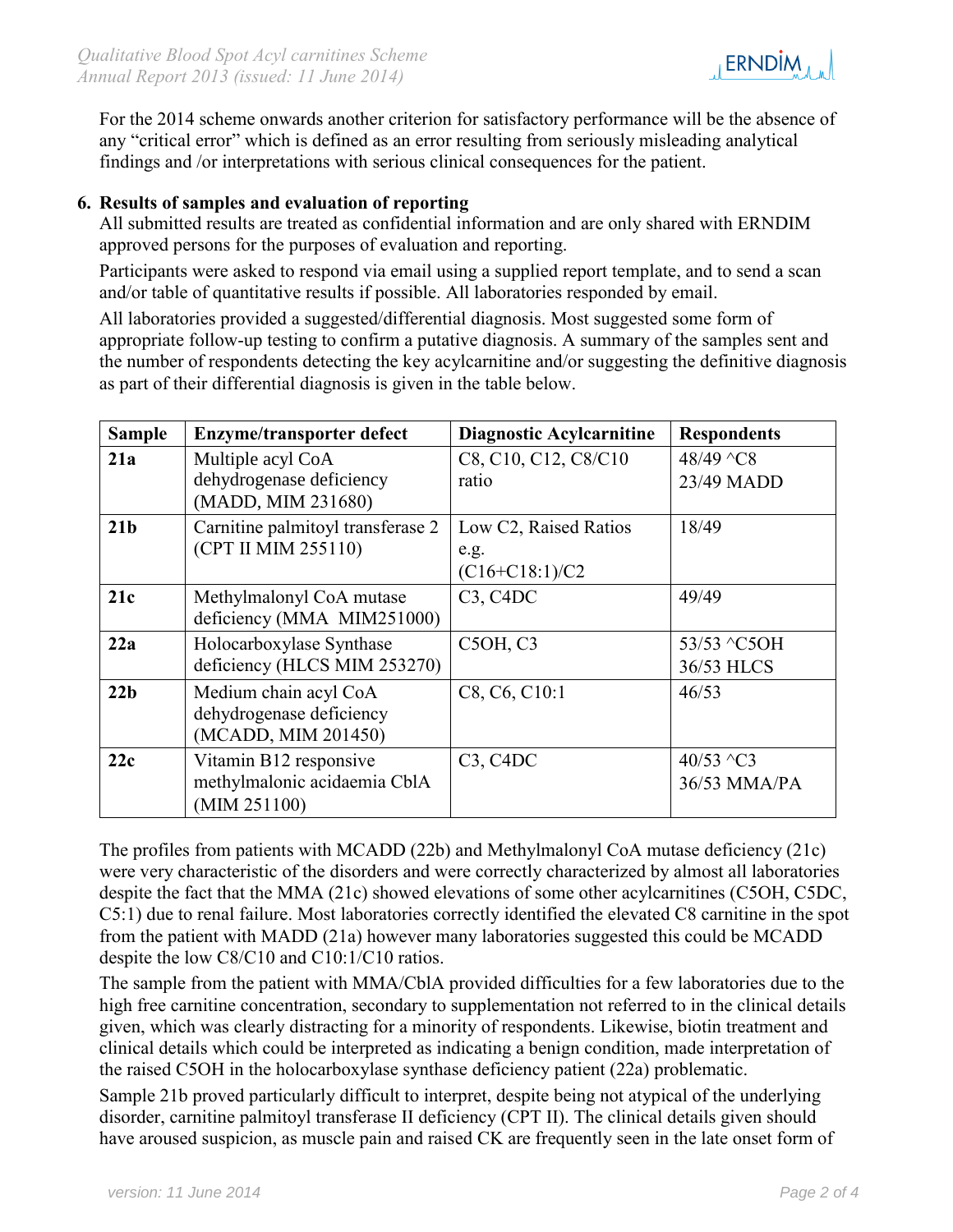

the disease. The increases in long chain acylcarnitines together with low free and C2 are relatively subtle, and long chain acylcarnitines are normally higher in whole blood which mean that discrimination is better in plasma or serum. Nevertheless 12 laboratories were able to be highly confident of the diagnosis. All 12 described the use of long chain/C2 or long chain/free carnitine ratios. Since so many participants in the scheme failed to recognise the abnormality and make the correct diagnosis this sample was classified as an educational sample and was not included in scoring.

# **Proficiency per sample**

| <b>Sample</b>   | No of returns | A(%) | $I($ %) | Total $(\% )$ |
|-----------------|---------------|------|---------|---------------|
| 21a             | 48            | 100% | 76%     | 88%           |
| 21c             | 49            | 100% | 96%     | 98%           |
| 22a             | 53            | 100% | 83%     | 92%           |
| 22 <sub>b</sub> | 46            | 100% | 100%    | 100%          |
| 22c             | 49            | 90%  | 77%     | 83%           |

**n.b.** Sample 21b was classed as an educational sample

# **Cumulative Scores**

The maximum score achievable was 20 points as sample 22b was classed as an educational sample and not included in the scoring.

| otal Score     | <b>INO OL</b><br>1,              |
|----------------|----------------------------------|
| 20             | 14                               |
| 19             | 11                               |
| 18             | 8                                |
| 17             | 3                                |
| 16             | $\overline{4}$                   |
| 15             | 3                                |
| 14             | $\mathbf{1}$                     |
| 13             | $\overline{0}$                   |
| 12             | $\frac{3}{0}$                    |
| 11             |                                  |
| 10             |                                  |
| 9              | $\begin{matrix}0\\0\end{matrix}$ |
| 8              | $\boldsymbol{0}$                 |
| 7              | $\overline{0}$                   |
| 6              | $\boldsymbol{0}$                 |
| 5              | $\overline{0}$                   |
| $\overline{4}$ | $\overline{0}$                   |
| 3              | $\overline{0}$                   |
| $\overline{c}$ | $\frac{1}{\sqrt{2}}$             |
| $\mathbf{1}$   | $\frac{0}{\sqrt{2}}$             |
| $\overline{0}$ | $\overline{0}$                   |
|                |                                  |

# Total Score | No of labs (who submitted results for both rounds)